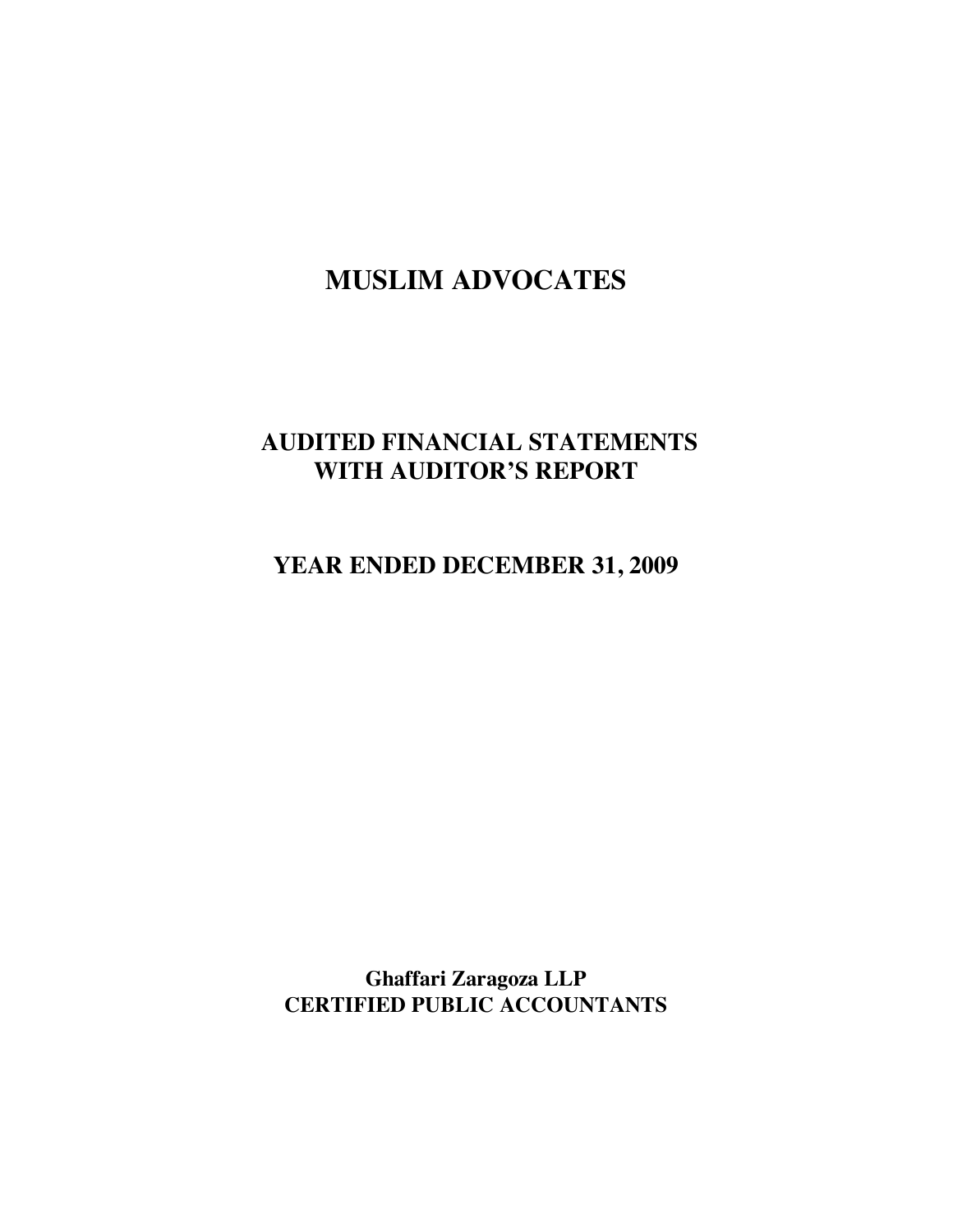# **TABLE OF CONTENTS**

| Page |  |
|------|--|
|      |  |
|      |  |
|      |  |
|      |  |
|      |  |
|      |  |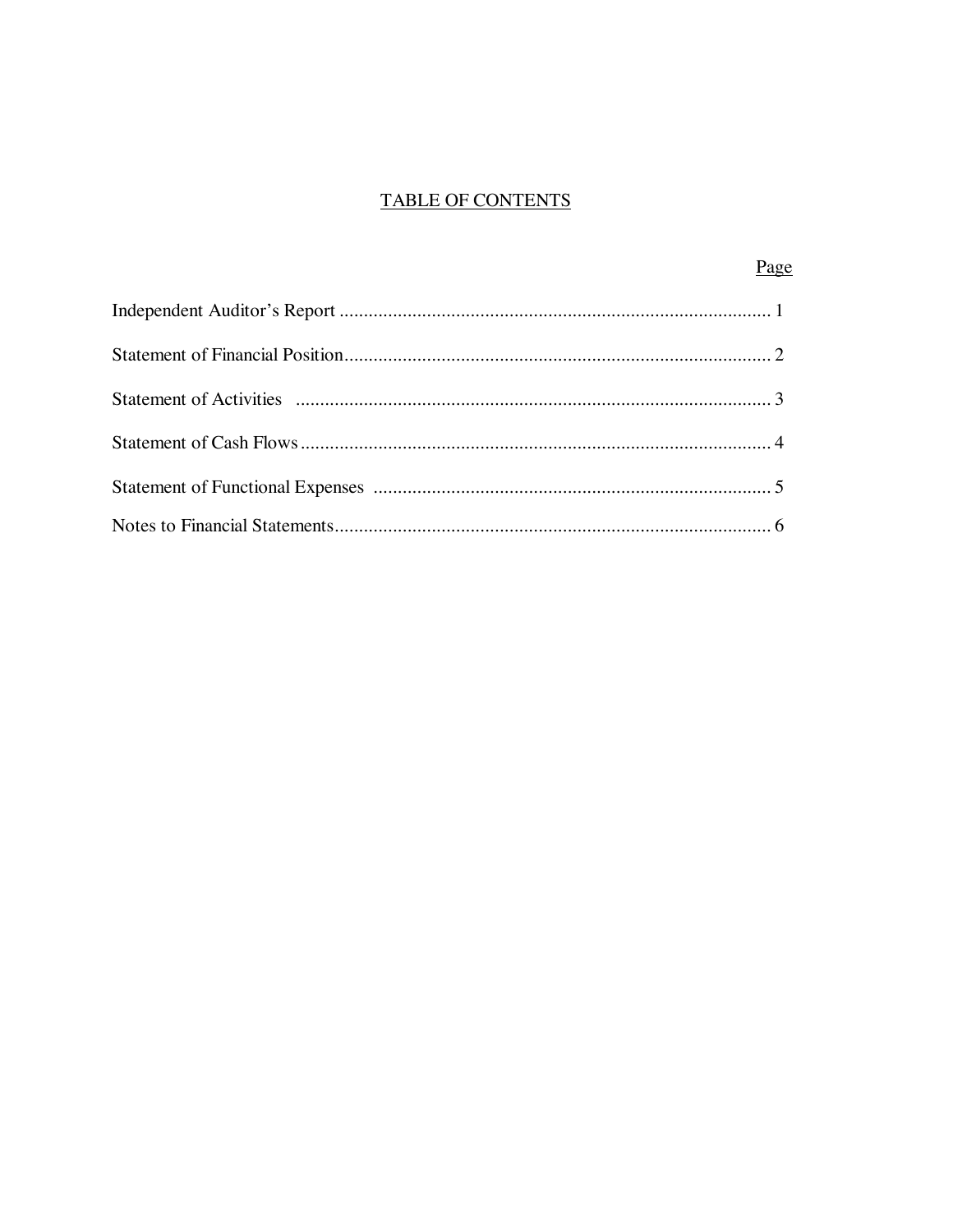

### INDEPENDENT AUDITOR'S REPORT

Board of Directors Muslim Advocates San Francisco, California

We have audited the accompanying statement of financial position of Muslim Advocates as of December 31, 2009, and the related statement of activities, functional expenses and cash flows for the year then ended. These financial statements are the responsibility of the organization's management. Our responsibility is to express an opinion on these financial statements based on our audit.

We conducted our audit in accordance with auditing standards generally accepted in the United States of America. Those standards require that we plan and perform the audit to obtain reasonable assurance about whether the financial statements are free of material misstatement. An audit includes examining, on a test basis, evidence supporting the amounts and disclosures in the basic financial statements. An audit also includes assessing the accounting principles used and significant estimates made by management, as well as evaluating the overall financial statement presentation. We believe that our audit provides a reasonable basis for our opinion.

In our opinion, the financial statements referred to above present fairly, in all material respects, the financial position of Muslim Advocates as of December 31, 2009, and the changes in its net assets and its cash flows for the year then ended, in conformity with accounting principles generally accepted in the United States of America.

*Ghaffari Zaragoza LLP*

November 8, 2010 Oakland, California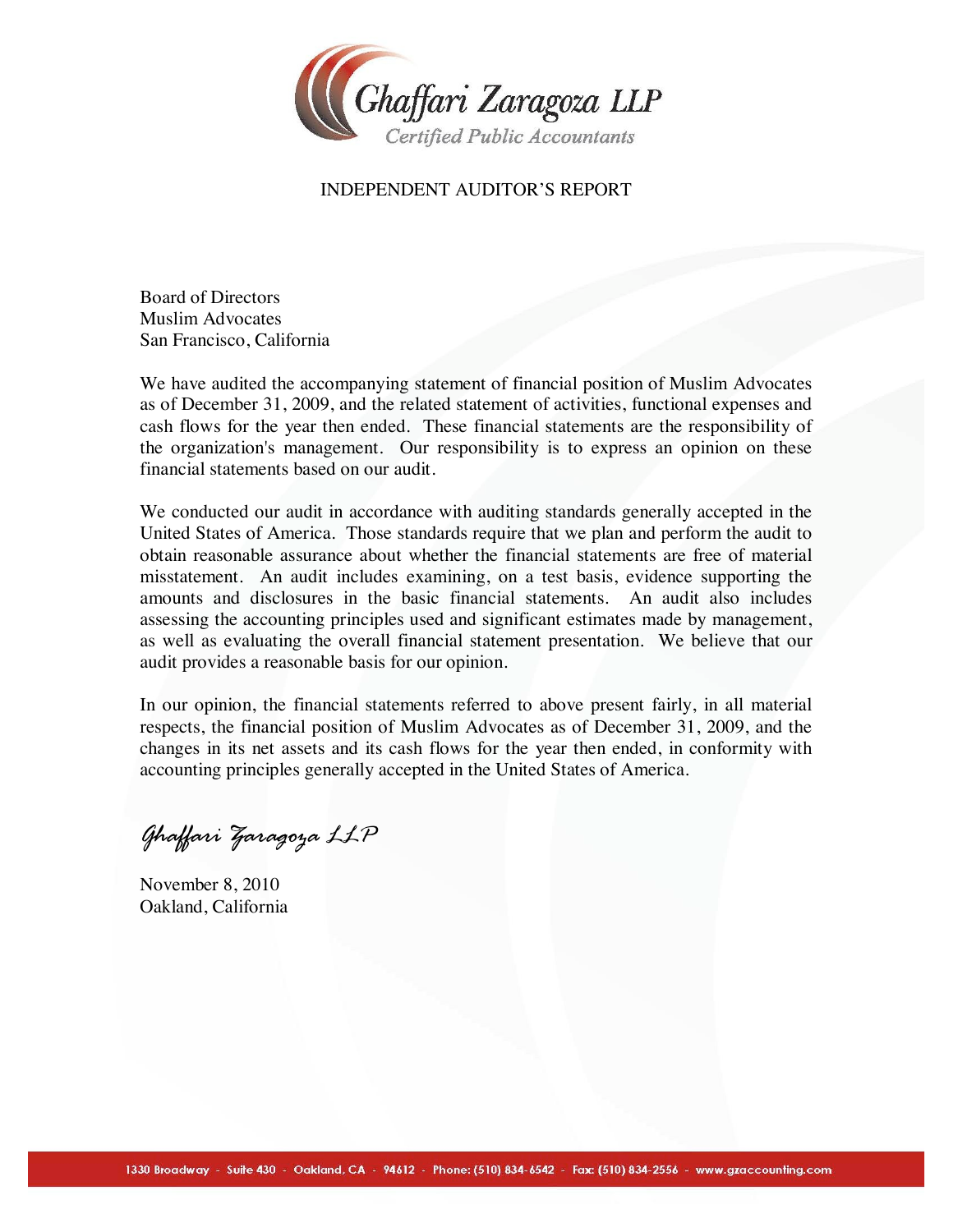# Statement of Financial Position At December 31, 2009

| Assets                                                       |               |
|--------------------------------------------------------------|---------------|
| Current assets                                               |               |
| Cash and cash equivalents (Note 3)                           | \$<br>373,540 |
| Grants and pledges receivable, net (Note 4)                  | 569,320       |
| Prepaid expenses                                             | 11,235        |
| <b>Total Current Assets</b>                                  | 954,095       |
| Noncurrent grants receivable (Note 4)                        | 258,000       |
| Office equipment, net of accumulated depreciation of \$2,780 | 7,045         |
| Deposits                                                     | 8,875         |
| <b>Total Assets</b>                                          | \$1,228,015   |
| <b>Liabilities</b><br><b>Current liabilities</b>             |               |
| Accounts payable and accrued expenses                        | \$<br>58,233  |
| Accrued vacation liability                                   | 4,222         |
|                                                              |               |
| <b>Total Current Liabilities and Total Liabilities</b>       | 62,455        |
| <b>Net Assets</b>                                            |               |
| Unrestricted                                                 | 341,369       |
| Temporarily restricted (Note 5)                              | 824,191       |
| <b>Total Net Assets</b>                                      | 1,165,560     |
| <b>Total Liabilities and Net Assets</b>                      | \$1,228,015   |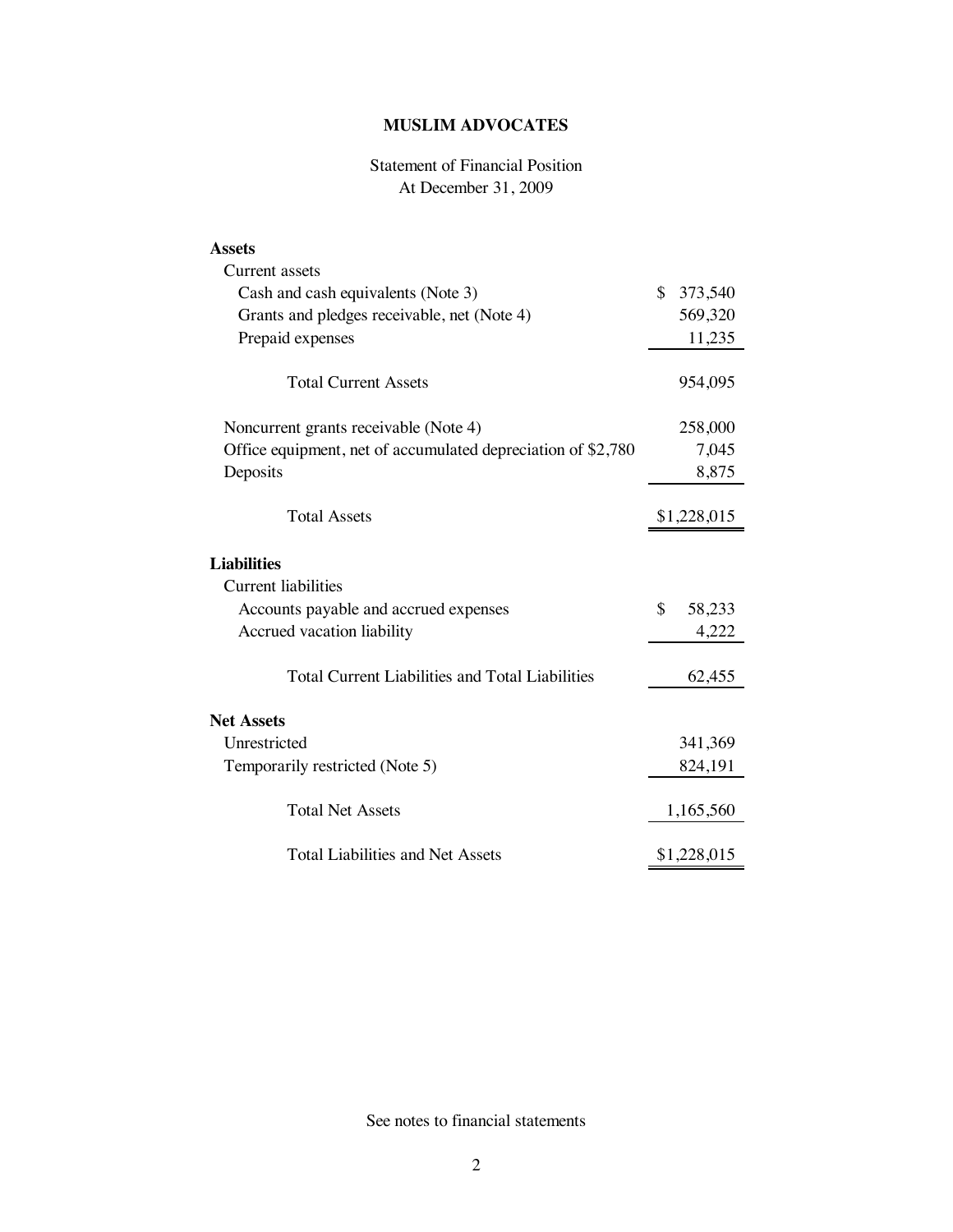## Statement of Activities Year Ended December 31, 2009

|                                       | Temporarily |              |    |            |    |           |
|---------------------------------------|-------------|--------------|----|------------|----|-----------|
|                                       |             | Unrestricted |    | Restricted |    | Total     |
| <b>Support and Revenue</b>            |             |              |    |            |    |           |
| Grants                                | \$          | 223,805      | \$ | 820,000    | \$ | 1,043,805 |
| Contributions                         |             | 170,066      |    |            |    | 170,066   |
| Net assets released from restriction: |             |              |    |            |    |           |
| Purpose accomplished                  |             | 367,988      |    | (367,988)  |    |           |
| <b>Total Support and Revenue</b>      |             | 761,859      |    | 452,012    |    | 1,213,871 |
|                                       |             |              |    |            |    |           |
| <b>Expenses</b>                       |             |              |    |            |    |           |
| Program services                      |             |              |    |            |    |           |
| Racial profiling                      |             | 161,393      |    |            |    | 161,393   |
| Muslim charity works                  |             | 238,390      |    |            |    | 238,390   |
| Supporting services                   |             |              |    |            |    |           |
| Management and general                |             | 103,038      |    |            |    | 103,038   |
| Fundraising                           |             | 65,229       |    |            |    | 65,229    |
|                                       |             |              |    |            |    |           |
| <b>Total Expenses</b>                 |             | 568,050      |    |            |    | 568,050   |
| Change in Net Assets                  |             | 193,809      |    | 452,012    |    | 645,821   |
| Net Assets at beginning of year       |             | 147,560      |    | 372,179    |    | 519,739   |
| Net Assets at end of year             |             | 341,369      | \$ | 824,191    | \$ | 1,165,560 |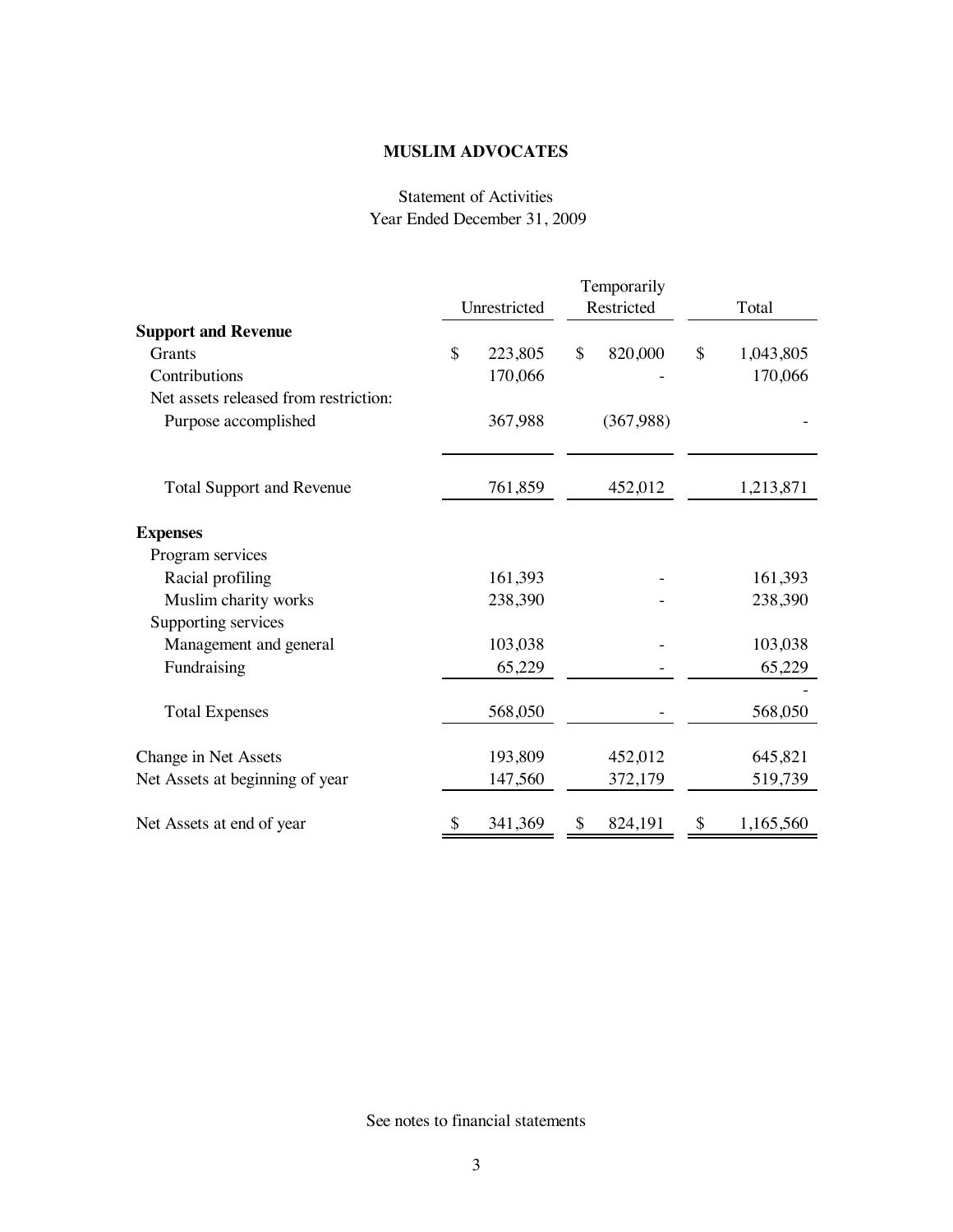# Statement of Cash Flows Year Ended December 31, 2009

| Cash flows from operating activities:                                            |               |
|----------------------------------------------------------------------------------|---------------|
| Change in net assets                                                             | \$<br>645,821 |
| Adjustments to reconcile change in net assets to cash from operating activities: |               |
| Depreciation                                                                     | 1,599         |
| Increase in allowance for uncollectible pledges                                  | 1,250         |
| (Increase) decrease in operating assets:                                         |               |
| Grants and pledges receivable                                                    | (606, 935)    |
| Prepaid expenses                                                                 | (9,872)       |
| Deposits                                                                         | 3,726         |
| Increase (decrease) in operating liabilities:                                    |               |
| Accounts payable and accrued expenses                                            | 15,393        |
| Net cash provided by operating activities                                        | 50,982        |
| Cash flows from investing activities:                                            |               |
| Purchase of equipment                                                            | (3,205)       |
| Net cash used by investing activities                                            | (3,205)       |
| Net increase in cash and cash equivalents                                        | 47,777        |
| Cash and cash equivalents at beginning of year                                   | 325,763       |
| Cash and cash equivalents at end of year                                         | \$<br>373,540 |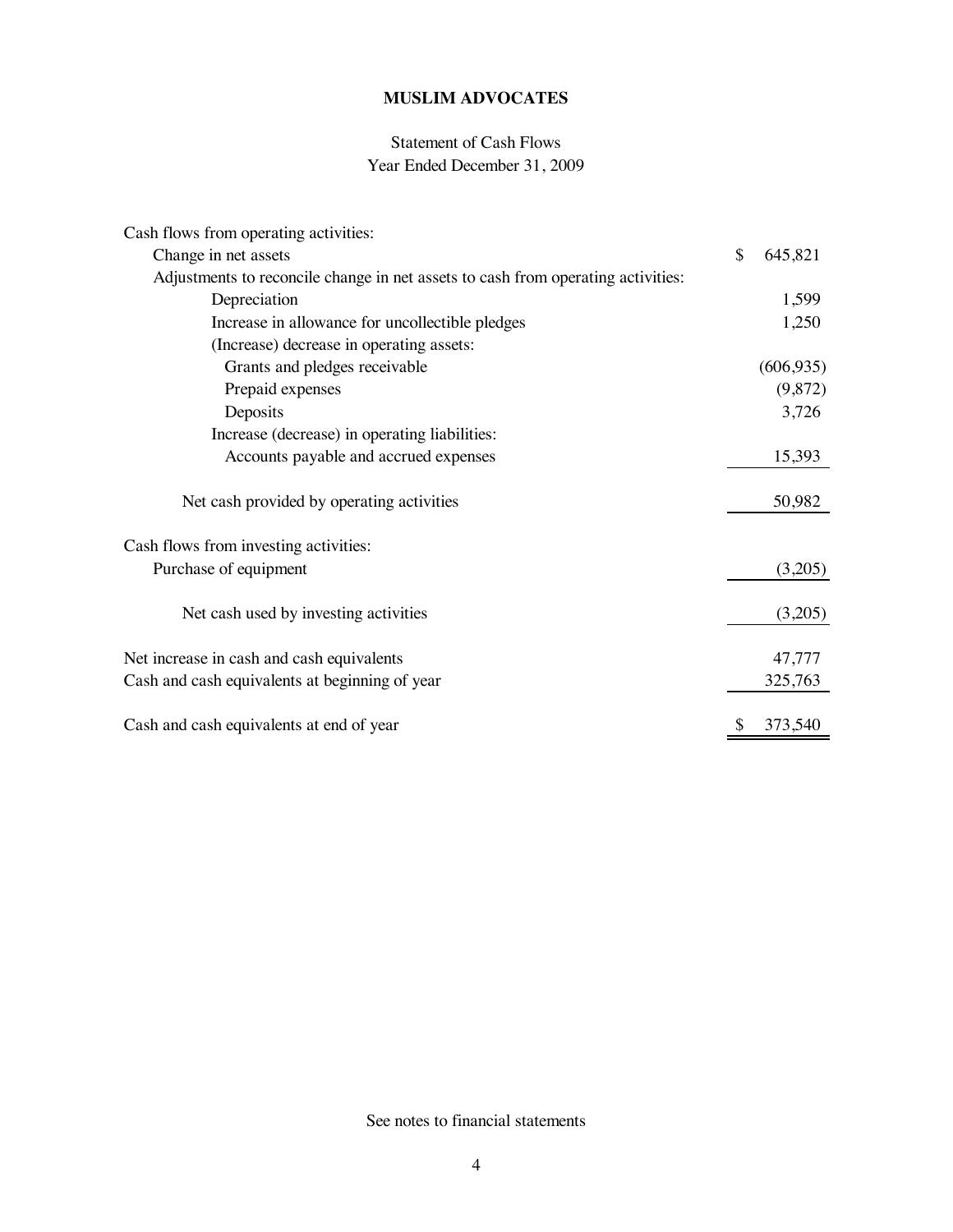# Statement of Functional Expenses For the Year Ended December 31, 2009

|                                   | <b>Program Services</b> |                            | <b>Supporting Services</b> |              |               |
|-----------------------------------|-------------------------|----------------------------|----------------------------|--------------|---------------|
|                                   | Racial<br>Profiling     | Muslim<br>Charity<br>Works | Management<br>and General  | Fundraising  | Total         |
| Salaries                          | 91,377<br>\$            | \$<br>125,147              | \$<br>52,754               | \$<br>38,754 | 308,032<br>\$ |
| Payroll taxes                     | 8,183                   | 10,210                     | 4,700                      | 3,207        | 26,300        |
| Employee benefits (Note 6)        | 10,242                  | 17,465                     | 9,659                      | 5,842        | 43,208        |
| Occupancy                         | 10,578                  | 18,974                     | 8,509                      | 6,157        | 44,218        |
| Video production and distribution | 1,478                   |                            |                            |              | 1,478         |
| Professional fees                 | 14,168                  | 27,639                     | 14,452                     | 580          | 56,839        |
| Travel                            | 8,240                   | 12,585                     | 2,992                      | 1,302        | 25,119        |
| Meetings                          | 54                      | 192                        | 1,148                      |              | 1,394         |
| Event and facility rental         |                         | 8,025                      |                            | 4,318        | 12,343        |
| Website expenses                  | 397                     | 771                        | 1,258                      | 194          | 2,620         |
| Printing and publications         | 9,334                   | 7,773                      | 394                        | 2,452        | 19,953        |
| Supplies                          | 418                     | 1,031                      | 1,376                      | 320          | 3,145         |
| Insurance                         | 531                     | 1,112                      | 1,469                      | 394          | 3,506         |
| Telephone                         | 1,261                   | 1,956                      | 960                        | 472          | 4,649         |
| Postage                           | 186                     | 63                         | 190                        | 747          | 1,186         |
| Depreciation                      | 395                     | 695                        | 279                        | 230          | 1,599         |
| Staff development and recruitment | 1,990                   | 1,769                      | 1,089                      | 260          | 5,108         |
| Bank charges and fees             |                         | 225                        | 1,289                      |              | 1,514         |
| Dues and subscriptions            | 2,561                   | 2,708                      | 520                        |              | 5,789         |
| Miscellaneous                     |                         | 50                         |                            |              | 50            |
| Total expenses                    | 161,393                 | 238,390<br>\$              | \$<br>103,038              | \$<br>65,229 | 568,050<br>\$ |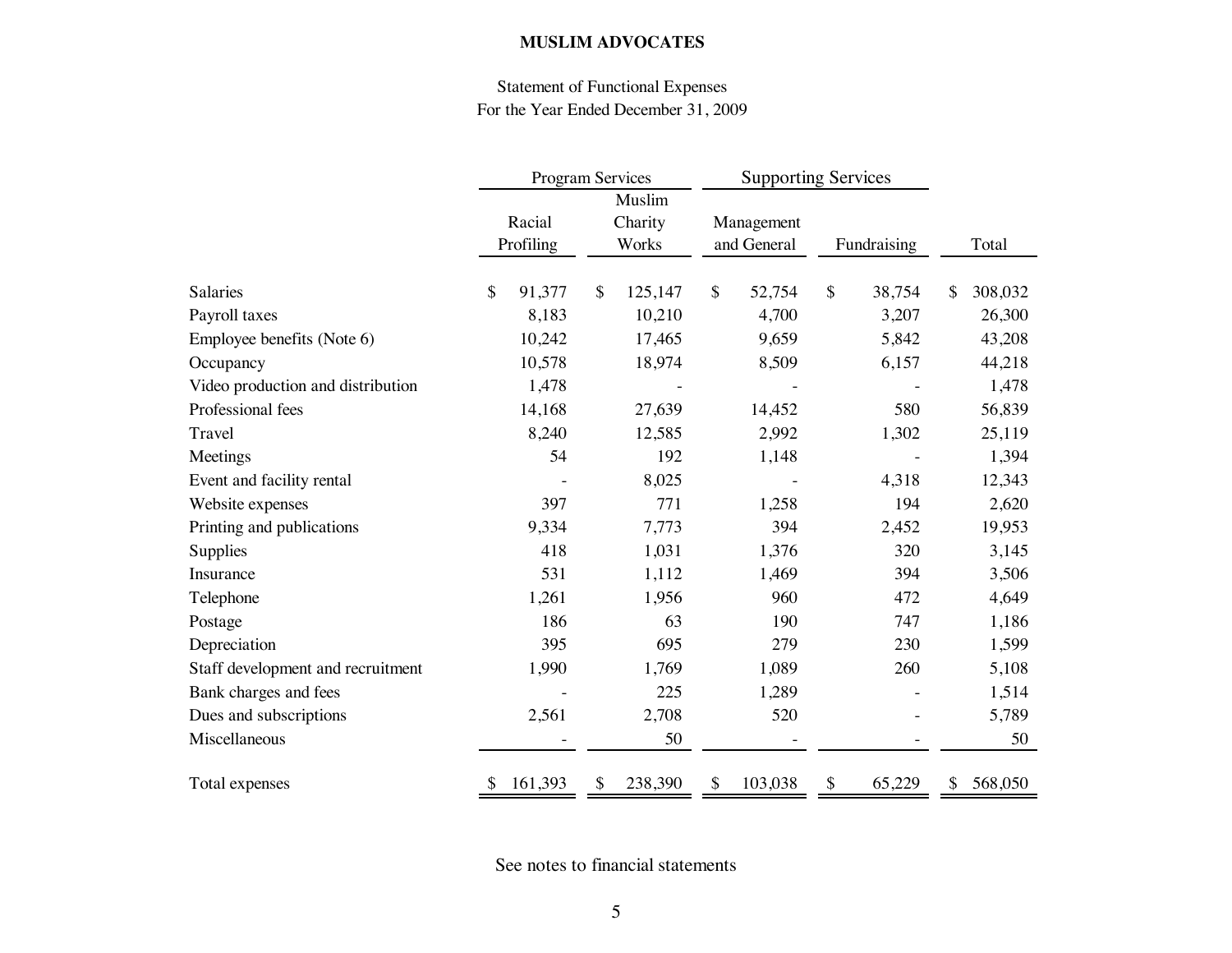### **Notes to Financial Statements**

Year Ended December 31, 2009

### **Note 1 - Organization**

Muslim Advocates(the Organization) is a non-profit organization incorporated inWashington, DCon February 4, 2005. Its mission is to promote and protect freedom, justice and equality for all, regardless of faith, using the tools of legal advocacy, policy engagement and civic education and by serving as a legal resource to promote the full and meaningful participation of Muslims in American public life.

Located in San Francisco, California, the Organization supports its operations through private grants and contributions.

## **Note 2 - Summary of Significant Accounting Policies**

Significant accounting policies are described below to enhance the usefulness of the financial statements to the reader.

- a) **Method of Accounting**  The financial statements of the Organization have been prepared using the accrual method of accounting, which involves the recognition of revenue and gains when earned and expenses and losses when incurred.
- b) **Cash and Cash Equivalents** For purposes of the statement of cash flows, the Organization considers all unrestricted highly liquid investments with an initial maturity of three months or less to be cash equivalents.
- c) **Grants and Pledges Receivable** –Grants and pledges receivable include unconditional commitments from various foundations and individuals that are recorded at the net realizable value of the amount expected to be collected by management.
- d) **Fixed Assets and Depreciation** The Organization records acquisitions with a cost of \$500 or more and useful life of greater than one year as fixed assets. Fixed assets are recorded at cost when purchased and fair value when received as a donation. Depreciation is provided over the estimated useful lives of respective assets, using the straight-line method of depreciation.
- e) **Income Tax Status** The Organization isrecognized as a public charityexempt fromFederal income tax under Section  $501(c)(3)$  of the Internal Revenue Code and Section 23701(d) of the California Revenue and Taxation Code, whereby only unrelated business income, as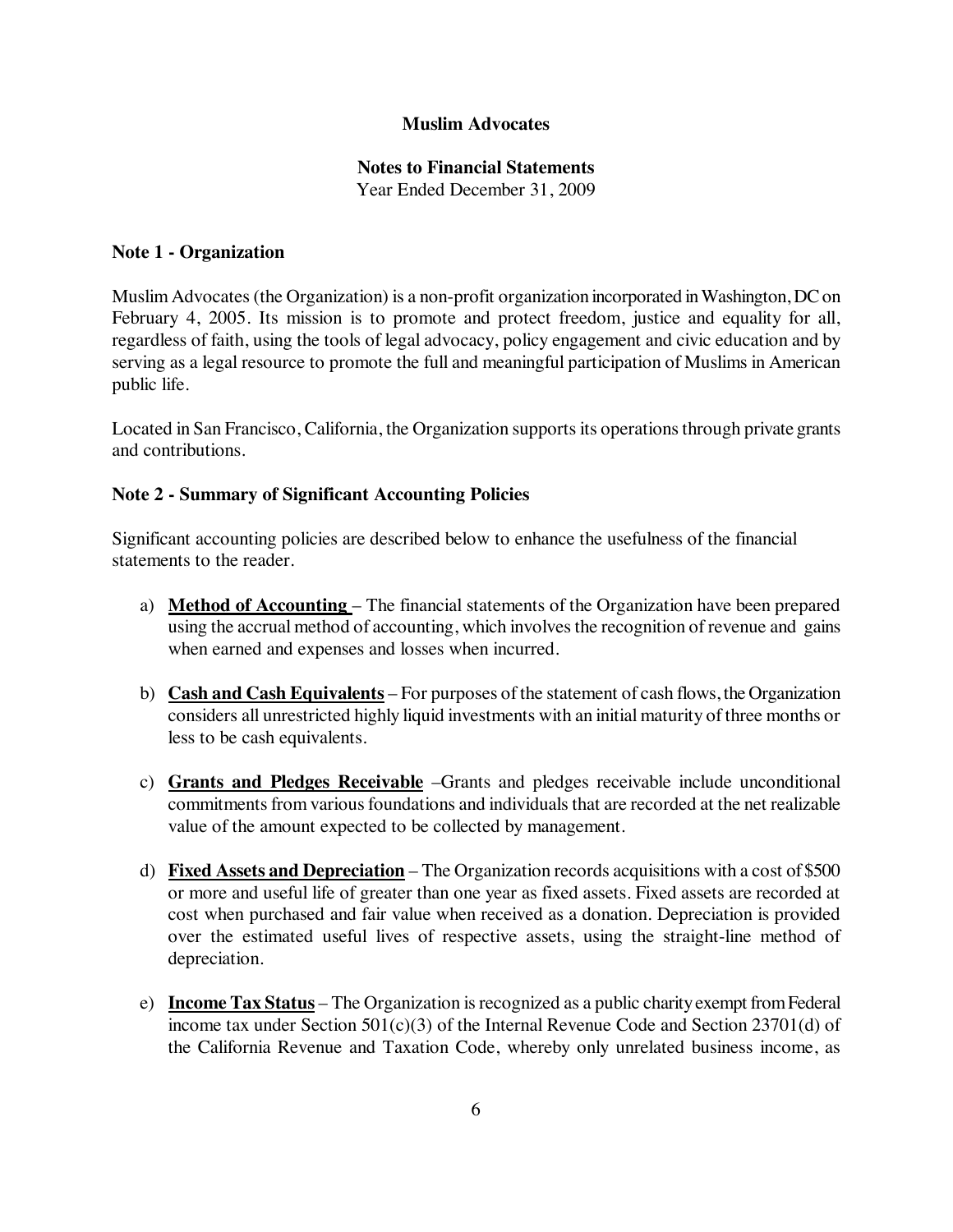#### **Notes to Financial Statements**

Year Ended December 31, 2009

defined by Section 512(a)(1) of the Internal Revenue Code and similar code section of the California Revenue and Taxation Code, is subject to income tax. Management believes that all of the organization's income was directly related to its exempt purpose, thus the accompanying financial statements do not include any provision for income taxes.

f) **Basis of Presentation** – Net assets, revenues, expenses, gains, and losses are classified based on the existence or absence of donor-imposed restrictions. Accordingly, net assets of the Organization and changes therein are classified and reported as follows:

*Unrestricted net assets* represent net assets that are not subject to donor-imposed stipulations.

*Temporarily restricted net assets* represent net assets subject to donor-imposed stipulations that may or will be met either by actions of the Organization and/or the passage of time.

g) **Restricted Resources** – The Organization reports gifts of cash and other assets asrestricted support if they are received with donor stipulations that limit the use of the donated assets. When a donor restriction expires, that is, when a stipulated time restriction ends or purpose restriction is accomplished, temporarily restricted net assets are reclassified to unrestricted net assets and reported in the statement of activities as net assets released from restrictions.

Gifts of fixed assets are recorded as unrestricted support unless explicit donor stipulations specify how the donated asset must be used.

- h) **Allocation of Common Expenses** Common costs which primarily are related to the shared use of the office facility are allocated based on employees' effort as reported by employees.
- i) **In-kind Support** The Organization records contributed professional services and materials at their estimated fair value on the date of receipt. Contributed services are recognized if the services received require specialized skills, are provided by individuals possessing those skills, and would typically need to be purchased if not received through donation. Contributions of tangible assets are recognized at fair market value when received.
- j) **Use of Estimates** The preparation of financial statements in conformity with accounting principles generally accepted in the United States of America requires management to make estimates and assumptions. These estimates and assumptions affect the reported amounts of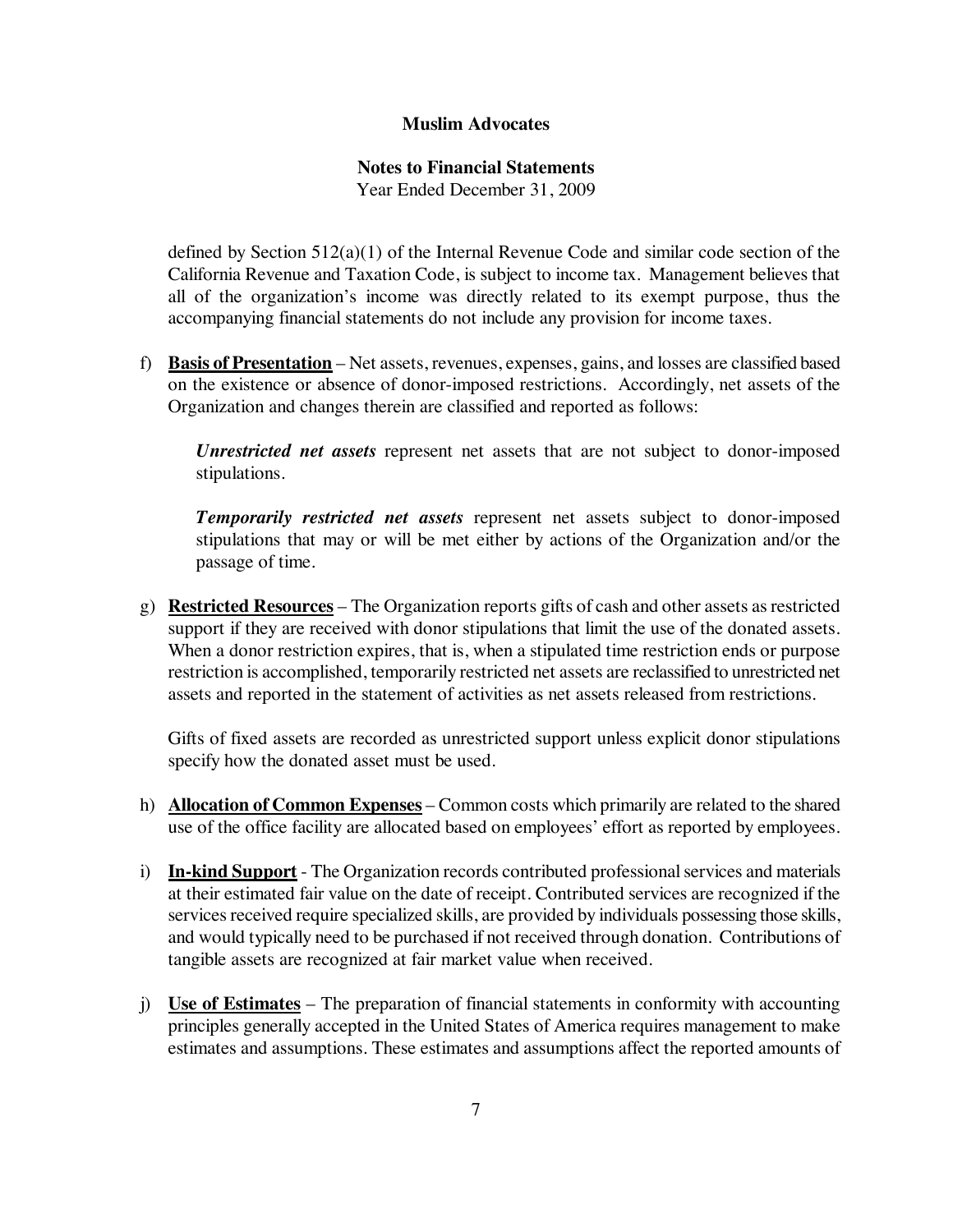#### **Notes to Financial Statements**

Year Ended December 31, 2009

assets and liabilities and disclosure of contingent assets and liabilities at the date of the financial statements and the reported amounts of revenue and expenses during the reporting period. Significant accounting estimates reflected in the Organization's financial statements include valuation and collectability of grants and pledges receivable and the functional allocation of expenses. Actual result may differ form those estimates.

#### **Note 3 – Concentrations of Credit Risk**

Cash and cash equivalents at various financial institutions are insured by the Federal Deposit Insurance Corporation. The uninsured cash and cash equivalent balances at December 31, 2009 were \$102,869.

#### **Note 4 – Grants and Pledges Receivable**

Grants and pledges receivable are expected to be received in the following periods:

| Receivable in less than one year             | \$576,920 |
|----------------------------------------------|-----------|
| Receivable in one to five years              | 258,000   |
|                                              |           |
| Total grants and pledges receivable          | 834,920   |
| Less discount to net present value           |           |
| Less allowance for uncollectible commitments | (7.600)   |
|                                              |           |
| Grants and pledges receivable, net           | \$827,230 |

#### **Note 5 - Temporarily Restricted Net Assets**

Temporarily restricted net assets at December 31, 2009 were available for:

| Racial Profiling              | \$68,000 |
|-------------------------------|----------|
| <b>Muslim Charity Works</b>   | 32,881   |
| Financial capacity            | 2.761    |
| Restricted for future periods | 720,549  |
|                               |          |

 $$824,191$